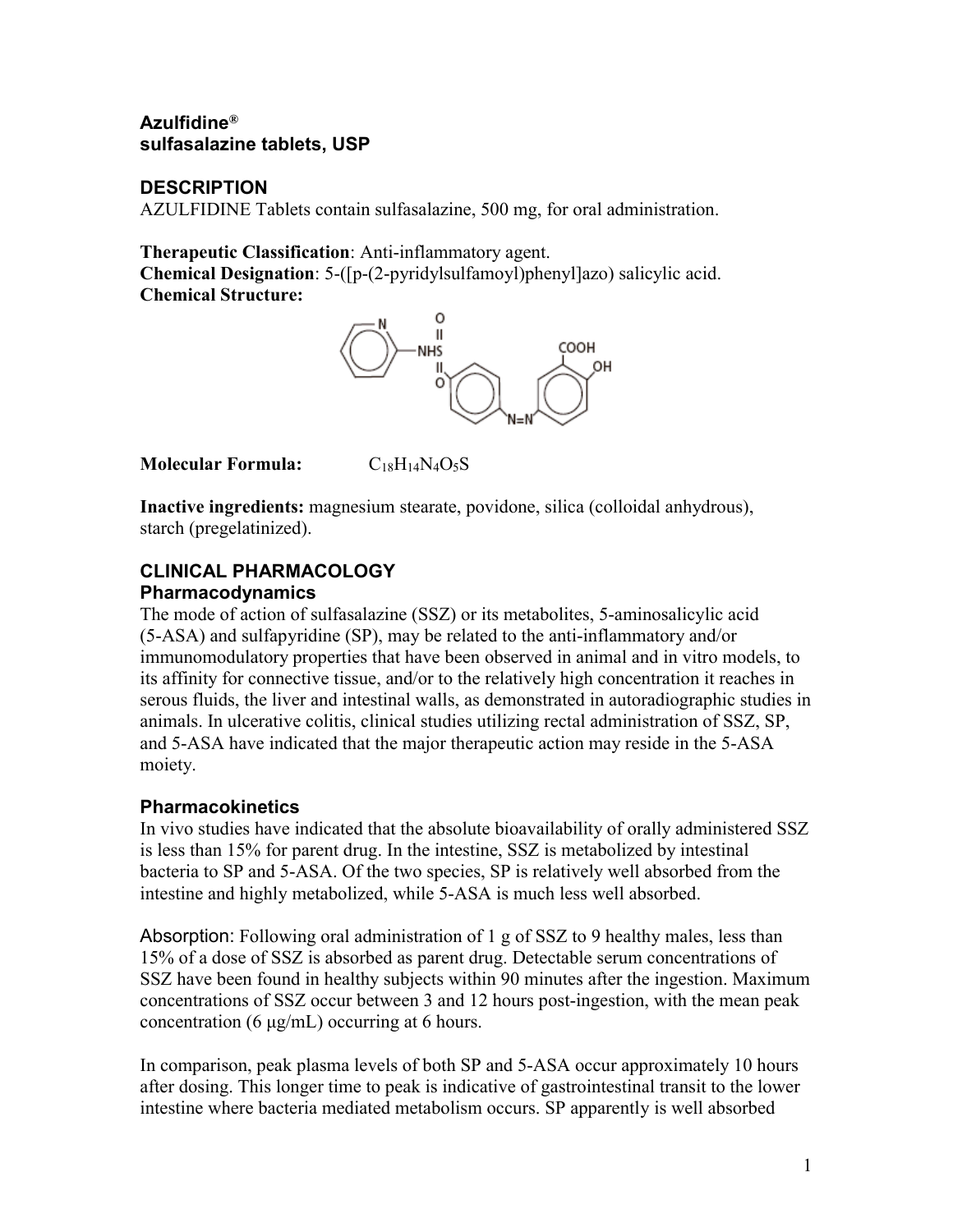from the colon with an estimated bioavailability of 60%. In this same study, 5-ASA is much less well absorbed from the gastrointestinal tract with an estimated bioavailability of from 10 to 30%.

Distribution: Following intravenous injection, the calculated volume of distribution (Vdss) for SSZ was  $7.5 \pm 1.6$  L. SSZ is highly bound to albumin (>99.3%) while SP is only about 70% bound to albumin. Acetylsulfapyridine (AcSP), the principal metabolite of SP, is approximately 90% bound to plasma proteins.

Metabolism: As mentioned above, SSZ is metabolized by intestinal bacteria to SP and 5-ASA. Approximately 15% of a dose of SSZ is absorbed as parent and is metabolized to some extent in the liver to the same two species. The observed plasma half-life for intravenous sulfasalazine is  $7.6 \pm 3.4$  hours. The primary route of metabolism of SP is via acetylation to form AcSP. The rate of metabolism of SP to AcSP is dependent upon acetylator phenotype. In fast acetylators, the mean plasma half-life of SP is 10.4 hours while in slow acetylators, it is 14.8 hours. SP can also be metabolized to 5-hydroxysulfapyridine (SPOH) and N-acetyl-5-hydroxy-sulfapyridine. 5-ASA is primarily metabolized in both the liver and intestine to N-acetyl-5-aminosalicylic acid via a non-acetylation phenotype dependent route. Due to low plasma levels produced by 5-ASA after oral administration, reliable estimates of plasma half-life are not possible.

Excretion: Absorbed SP and 5-ASA and their metabolites are primarily eliminated in the urine either as free metabolites or as glucuronide conjugates. The majority of 5-ASA stays within the colonic lumen and is excreted as 5-ASA and acetyl-5-ASA with the feces. The calculated clearance of SSZ following intravenous administration was 1 L/hr. Renal clearance was estimated to account for 37% of total clearance.

## **Special Populations**

Elderly: Elderly patients with rheumatoid arthritis showed a prolonged plasma half-life for SSZ, SP, and their metabolites. The clinical impact of this is unknown.

Pediatric: Small studies have been reported in the literature in children down to the age of 4 years with ulcerative colitis and inflammatory bowel disease. In these populations, relative to adults, the pharmacokinetics of SSZ and SP correlated poorly with either age or dose.

Acetylator Status: The metabolism of SP to AcSP is mediated by polymorphic enzymes such that two distinct populations of slow and fast metabolizers exist. Approximately 60% of the Caucasian population can be classified as belonging to the slow acetylator phenotype. These subjects will display a prolonged plasma half-life for SP (14.8 hours vs 10.4 hours) and an accumulation of higher plasma levels of SP than fast acetylators. The clinical implication of this is unclear; however, in a small pharmacokinetic trial where acetylator status was determined, subjects who were slow acetylators of SP showed a higher incidence of adverse events.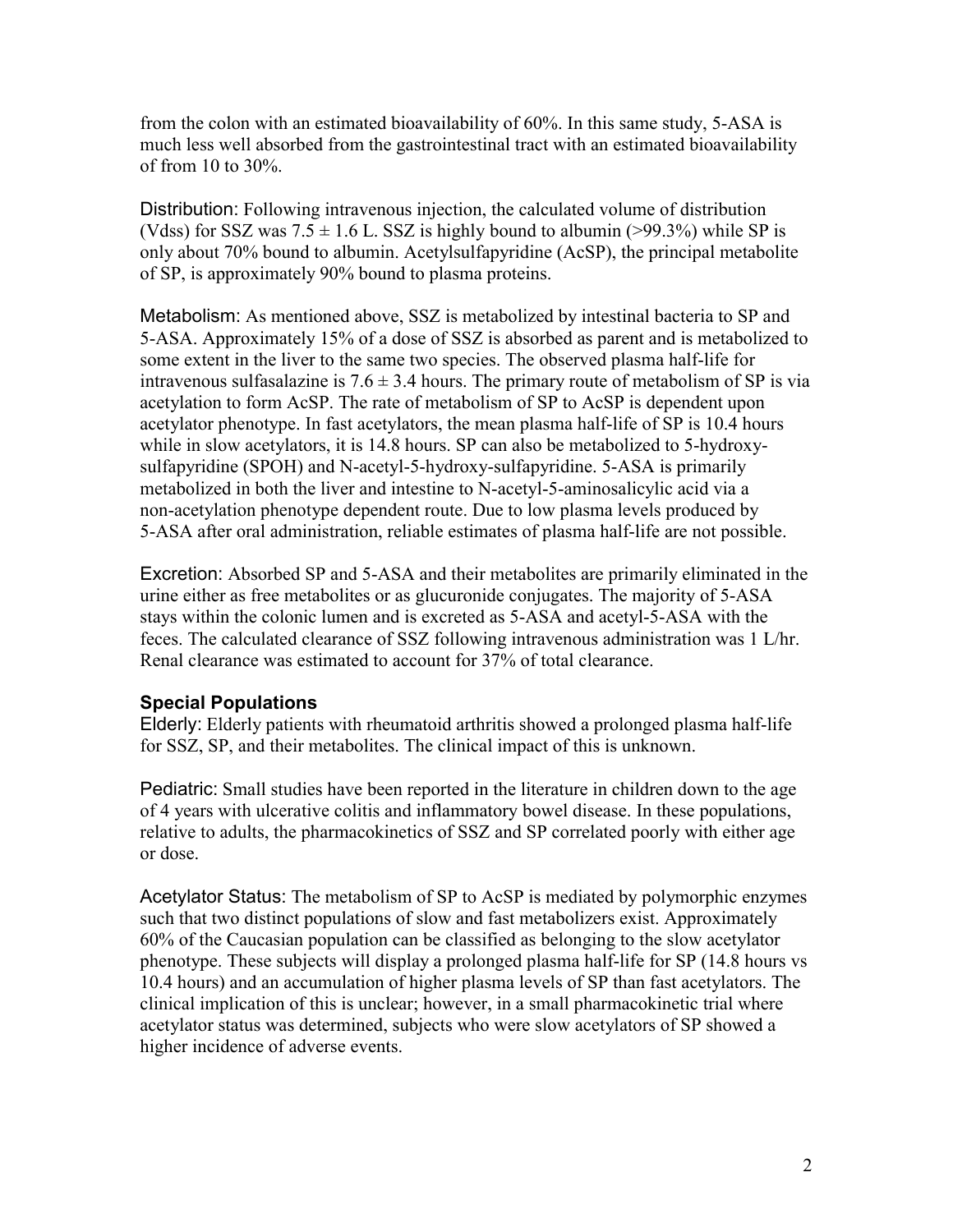Gender: Gender appears not to have an effect on either the rate or the pattern of metabolites of SSZ, SP, or 5-ASA.

### **INDICATIONS AND USAGE**

AZULFIDINE Tablets are indicated:

- a) in the treatment of mild to moderate ulcerative colitis, and as adjunctive therapy in severe ulcerative colitis; and
- b) for the prolongation of the remission period between acute attacks of ulcerative colitis.

### **CONTRAINDICATIONS**

AZULFIDINE Tablets are contraindicated in:

Patients with intestinal or urinary obstruction,

Patients with porphyria as sulfonamides have been reported to precipitate an acute attack,

Patients hypersensitive to sulfasalazine, its metabolites, sulfonamides, or salicylates.

### **WARNINGS**

### **Hepatic, Renal, and Hematologic Toxicity or Other Conditions**

Only after critical appraisal should AZULFIDINE Tablets be given to patients with hepatic or renal damage or blood dyscrasias. Deaths associated with the administration of sulfasalazine have been reported from hypersensitivity reactions, agranulocytosis, aplastic anemia, other blood dyscrasias, renal and liver damage, irreversible neuromuscular and central nervous system changes, and fibrosing alveolitis. The presence of clinical signs such as sore throat, fever, pallor, purpura, or jaundice may be indications of serious blood disorders or hepatotoxicity. Complete blood counts, as well as urinalysis with careful microscopic examination, should be done frequently in patients receiving AZULFIDINE (see PRECAUTIONS, Laboratory Tests). Discontinue treatment with sulfasalazine while awaiting the results of blood tests.

### **Oligospermia and Infertility**

Oligospermia and infertility have been observed in men treated with sulfasalazine; however, withdrawal of the drug appears to reverse these effects.

### **Serious Infections**

Serious infections, including fatal sepsis and pneumonia, have been reported. Some infections were associated with agranulocytosis, neutropenia, or myelosuppression. Discontinue AZULFIDINE if a patient develops a serious infection. Closely monitor patients for the development of signs and symptoms of infection during and after treatment with AZULFIDINE. For a patient who develops a new infection during treatment with AZULFIDINE, perform a prompt and complete diagnostic workup for infection and myelosuppression. Caution should be exercised when considering the use of sulfasalazine in patients with a history of recurring or chronic infections or with underlying conditions or concomitant drugs which may predispose patients to infections.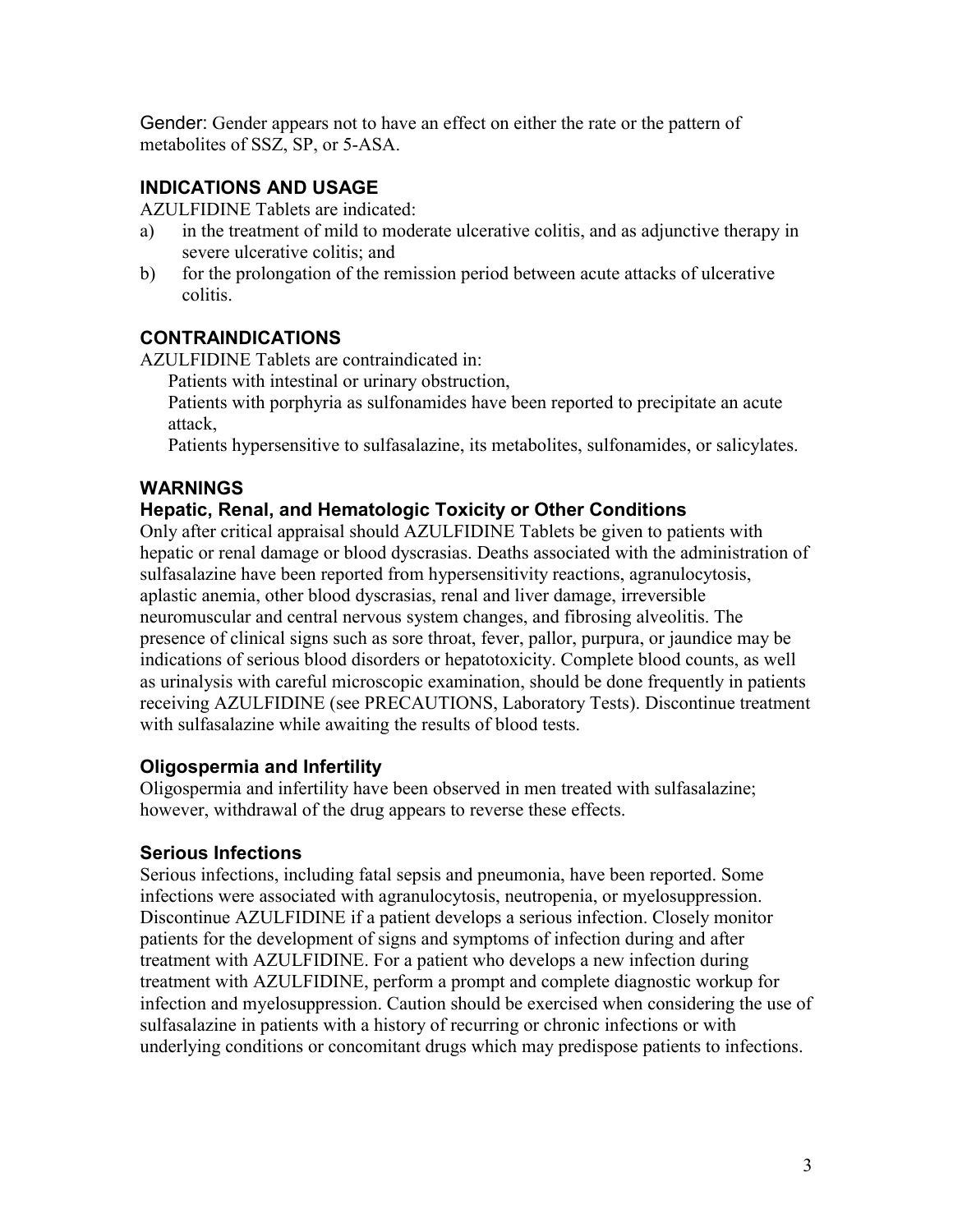### **Hypersensitivity Reactions**

Severe hypersensitivity reactions may include internal organ involvement, such as hepatitis, nephritis, myocarditis, mononucleosis-like syndrome (i.e., pseudomononucleosis), hematological abnormalities (including hematophagic histiocytosis), and/or pneumonitis including eosinophilic infiltration.

### **Severe Cutaneous Adverse Reactions**

#### Drug Reactions with Eosinophilia and Systemic Symptoms (DRESS)

Severe, life-threatening, systemic hypersensitivity reactions such as drug reaction with eosinophilia and systemic symptoms (DRESS) have been reported in patients taking sulfasalazine. Early manifestations of hypersensitivity, such as fever or lymphadenopathy, may be present even though rash is not evident. If such signs or symptoms are present, evaluate the patient immediately. Discontinue AZULFIDINE if an alternative etiology for the signs or symptoms cannot be established.

### Other Severe Cutaneous Adverse Reactions

Other severe cutaneous adverse reactions, including exfoliative dermatitis, Stevens-Johnson syndrome (SJS) and toxic epidermal necrolysis (TEN), and acute generalized exanthematous pustulosis (AGEP) have been reported in association with the use of sulfasalazine (see ADVERSE REACTIONS). Severe cutaneous adverse reactions can be serious and are sometimes fatal. Patients are at highest risk for these events early in therapy, with most events occurring within the first month of treatment. Discontinue AZULFIDINE at the first appearance of signs or symptoms of severe cutaneous adverse reactions or other signs of hypersensitivity and consider further evaluation.

## **PRECAUTIONS**

**General:** AZULFIDINE Tablets should be given with caution to patients with severe allergy or bronchial asthma. Adequate fluid intake must be maintained in order to prevent crystalluria and stone formation. Patients with glucose-6 phosphate dehydrogenase deficiency should be observed closely for signs of hemolytic anemia. This reaction is frequently dose related. If toxic or hypersensitivity reactions occur, the drug should be discontinued immediately.

**Information for Patients:** Patients should be informed of the possibility of adverse reactions and of the need for careful medical supervision. The occurrence of sore throat, fever, pallor, purpura, or jaundice may indicate a serious blood disorder. Should any of these occur, the patient should seek medical advice. They should also be made aware that ulcerative colitis rarely remits completely, and that the risk of relapse can be reduced by continued administration of AZULFIDINE at a maintenance dosage. Patients should be instructed to take AZULFIDINE in evenly divided doses preferably after meals. Additionally, patients should be advised that sulfasalazine may produce an orange-yellow discoloration of the urine or skin.

**Laboratory Tests:** Complete blood counts, including differential white cell count, and liver function tests, should be performed before starting AZULFIDINE and every second week during the first three months of therapy. During the second three months, the same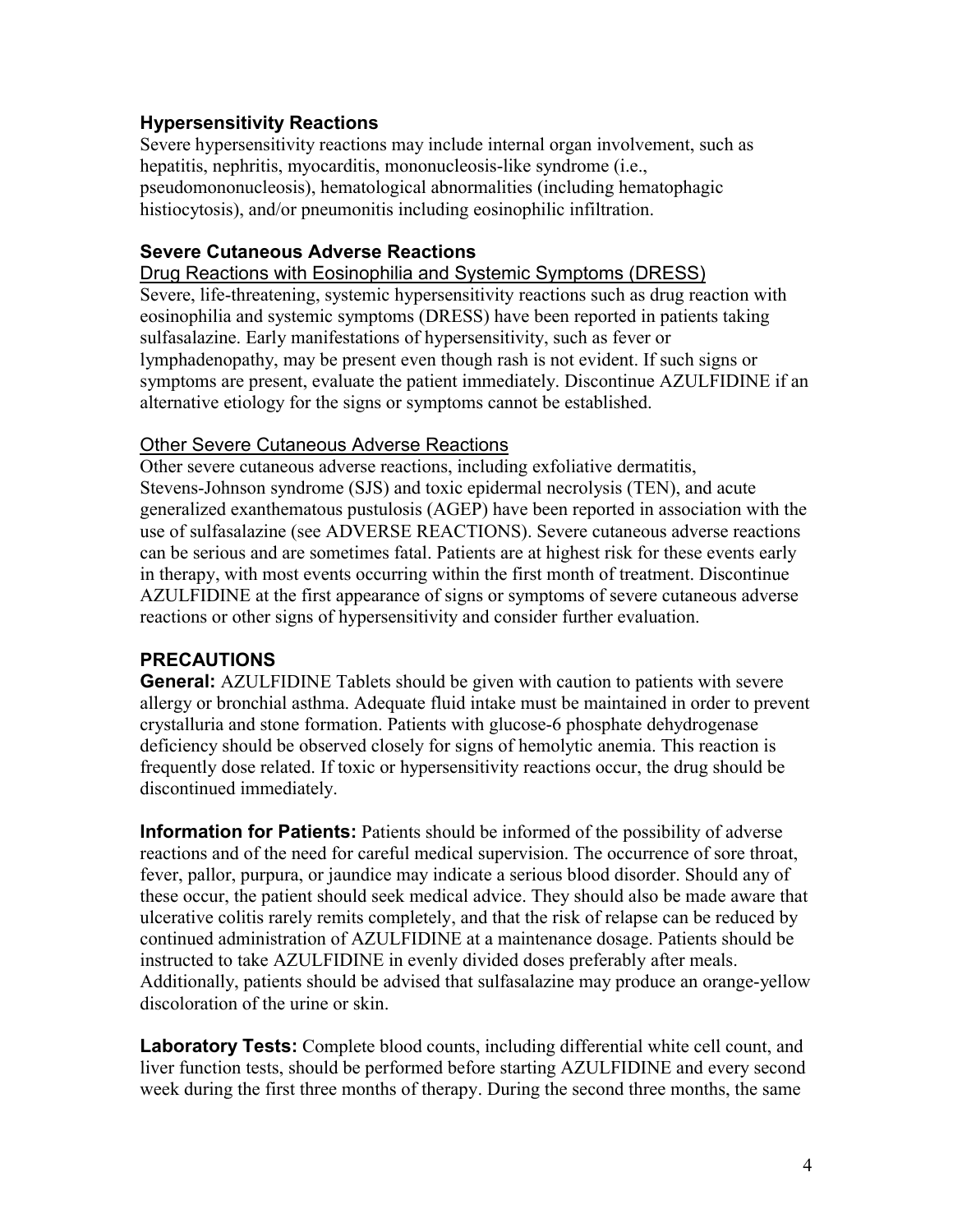tests should be done once monthly and thereafter once every three months, and as clinically indicated. Urinalysis and an assessment of renal function should also be done periodically during treatment with AZULFIDINE.

The determination of serum sulfapyridine levels may be useful since concentrations greater than 50 μg/mL appear to be associated with an increased incidence of adverse reactions.

**Drug Interactions:** Reduced absorption of folic acid and digoxin have been reported when those agents were administered concomitantly with sulfasalazine.

### **Drug/Laboratory Test Interactions:**

Several reports of possible interference with measurements, by liquid chromatography, of urinary normetanephrine causing a false-positive test result have been observed in patients exposed to sulfasalazine or its metabolite, mesalamine/mesalazine.

Sulfasalazine or its metabolite, sulfapyridine, may interfere with ultraviolet absorbance, particularly at 340 nm, and may cause interference with some laboratory assays that use nicotinamide adenine dinucleotide [NAD(H)] or nicotinamide adenine dinucleotide phosphate [NADP(H)] to measure ultraviolet absorbance around that wavelength. Examples of such assays may include alanine aminotransferase (ALT), aspartate aminotransferase (AST), creatine kinase-muscle/brain (CK-MB), ammonia, thyroxine or glucose. Erroneous laboratory results may be observed in patients receiving higher than recommended dosages of sulfasalazine.

**Carcinogenesis, Mutagenesis, Impairment of Fertility:** Two-year oral carcinogenicity studies were conducted in male and female F344/N rats and B6C3F1 mice. Sulfasalazine was tested at 84 (496 mg/m<sup>2</sup>), 168 (991 mg/m<sup>2</sup>), and 337.5 (1991 mg/m<sup>2</sup>) mg/kg/day doses in rats. A statistically significant increase in the incidence of urinary bladder transitional cell papillomas was observed in male rats. In female rats, two (4%) of the 337.5 mg/kg rats had transitional cell papilloma of the kidney. The increased incidence of neoplasms in the urinary bladder and kidney of rats was also associated with an increase in the renal calculi formation and hyperplasia of transitional cell epithelium. For the mouse study, sulfasalazine was tested at 675 (2025 mg/m<sup>2</sup>), 1350 (4050 mg/m<sup>2</sup>), and 2700 (8100 mg/m<sup>2</sup>) mg/kg/day. The incidence of hepatocellular adenoma or carcinoma in male and female mice was significantly greater than the control at all doses tested.

Sulfasalazine did not show mutagenicity in the bacterial reverse mutation assay (Ames test) and in L51784 mouse lymphoma cell assay at the HGPRT gene. However, sulfasalazine showed equivocal mutagenic response in the micronucleus assay of mouse and rat bone marrow and mouse peripheral RBC and in the sister chromatid exchange, chromosomal aberration, and micronucleus assays in lymphocytes obtained from humans.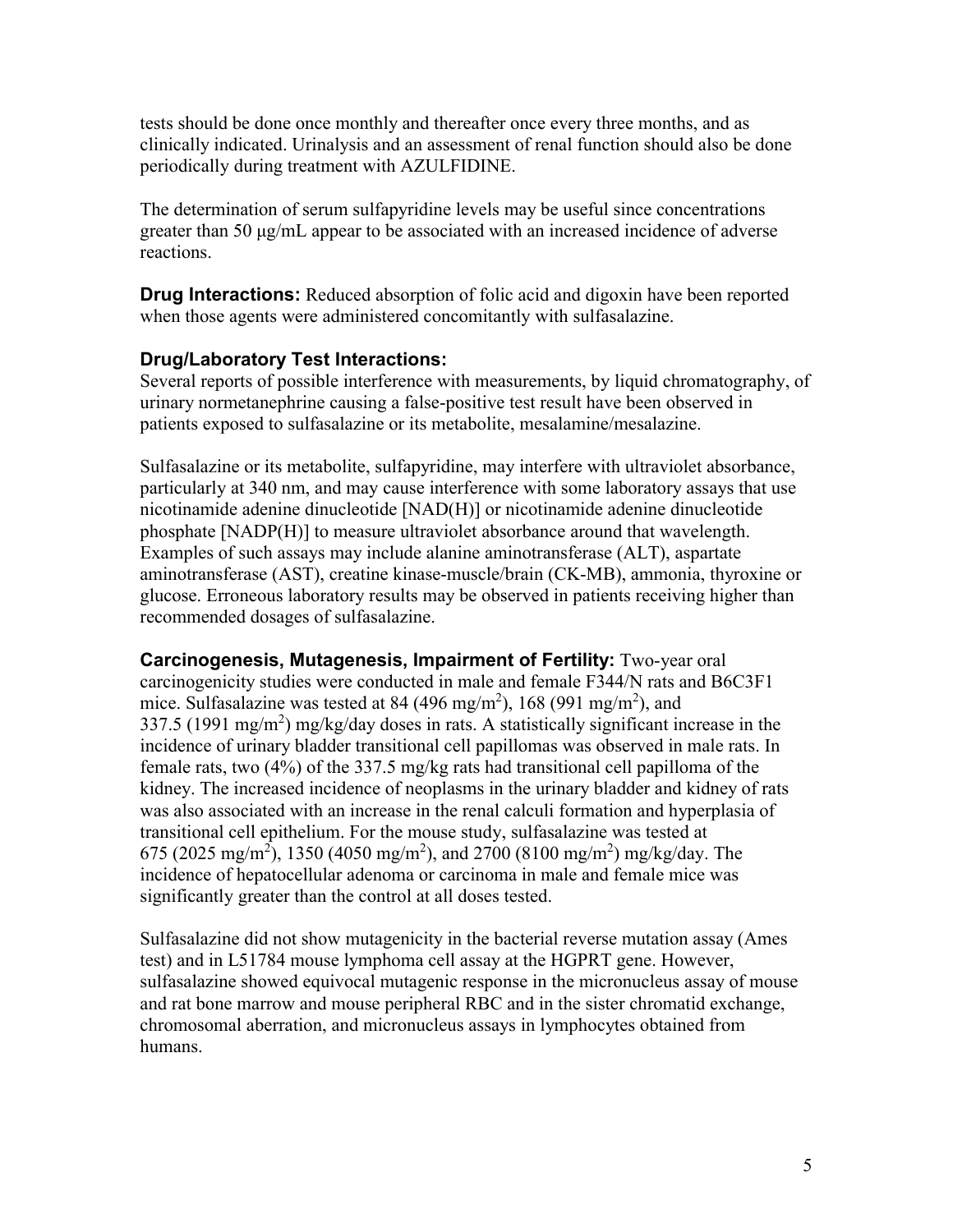Impairment of male fertility was observed in reproductive studies performed in rats at a dose of 800 mg/kg/day (4800 mg/m<sup>2</sup>). Oligospermia and infertility have been described in men treated with sulfasalazine. Withdrawal of the drug appears to reverse these effects.

## **Pregnancy:**

There are no adequate and well-controlled studies of sulfasalazine in pregnant women. Reproduction studies have been performed in rats and rabbits at doses up to 6 times the human maintenance dose of 2 g/day based on body surface area and have revealed no evidence of impaired female fertility or harm to the fetus due to sulfasalazine. Because animal reproduction studies are not always predictive of human response, this drug should be used during pregnancy only if clearly needed.

There have been case reports of neural tube defects (NTDs) in infants born to mothers who were exposed to sulfasalazine during pregnancy, but the role of sulfasalazine in these defects has not been established. However, oral sulfasalazine inhibits the absorption and metabolism of folic acid which may interfere with folic acid supplementation (see Drug Interactions) and diminish the effect of periconceptional folic acid supplementation that has been shown to decrease the risk of NTDs.

A national survey evaluated the outcome of pregnancies associated with inflammatory bowel disease (IBD). In a group of 186 women treated with sulfasalazine alone or sulfasalazine and concomitant steroid therapy, the incidence of fetal morbidity and mortality was comparable to that for 245 untreated IBD pregnancies as well as to pregnancies in the general population.<sup>1</sup> A study of 1,455 pregnancies associated with exposure to sulfonamides indicated that this group of drugs, including sulfasalazine, did not appear to be associated with fetal malformation.<sup>2</sup> A review of the medical literature covering 1,155 pregnancies in women with ulcerative colitis suggested that the outcome was similar to that expected in the general population.<sup>3</sup>

No clinical studies have been performed to evaluate the effect of sulfasalazine on the growth development and functional maturation of children whose mothers received the drug during pregnancy.

Clinical Considerations: Sulfasalazine and its metabolite, sulfapyridine pass through the placenta. Sulfasalazine and its metabolite are also present in human milk. In the newborn, sulfonamides compete with bilirubin for binding sites on the plasma proteins and may cause kernicterus. Although sulfapyridine has been shown to have a poor bilirubin-displacing capacity, monitor the newborn for the potential for kernicterus.

A case of agranulocytosis has been reported in an infant whose mother was taking both sulfasalazine and prednisone throughout pregnancy.

**Nursing Mothers:** Sulfonamides, including sulfasalazine, are present in human milk (see Pregnancy, Clinical Considerations). Insignificant amounts of sulfasalazine have been found in milk, whereas levels of the active metabolite sulfapyridine in milk are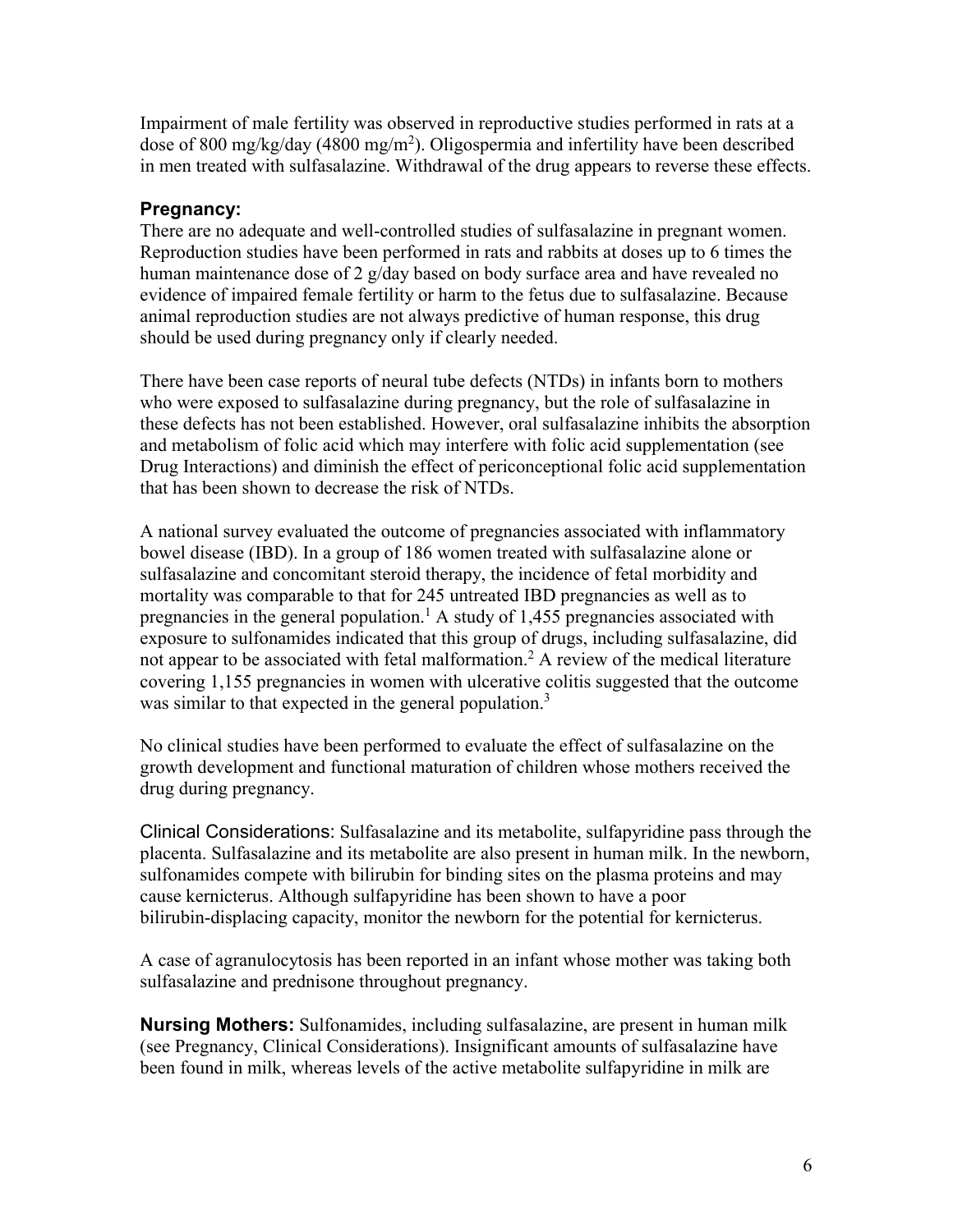about 30 to 60 percent of those in the maternal serum. Caution should be exercised when AZULFIDINE is administered to a nursing mother.

There are reports with limited data of bloody stools or diarrhea in human milk fed infants of mothers taking sulfasalazine. In cases where the outcome was reported, bloody stools or diarrhea resolved in the infant after discontinuation of sulfasalazine in the mother or discontinuation of breastfeeding. Due to limited data, a causal relationship between sulfasalazine exposure and bloody stools or diarrhea cannot be confirmed or denied. Monitor human milk fed infants of mothers taking sulfasalazine for signs and symptoms of diarrhea and/or bloody stools.

**Pediatric Use:** Safety and effectiveness in pediatric patients below the age of 2 years have not been established.

## **ADVERSE REACTIONS**

The most common adverse reactions associated with sulfasalazine are anorexia, headache, nausea, vomiting, gastric distress, and apparently reversible oligospermia. These occur in about one-third of the patients. Less frequent adverse reactions are skin rash, pruritus, urticaria, fever, Heinz body anemia, hemolytic anemia, and cyanosis, which may occur at a frequency of one in every thirty patients or less. Experience suggests that with a daily dosage of 4 g or more, or total serum sulfapyridine levels above 50 μg/mL, the incidence of adverse reactions tends to increase.

Although the listing which follows includes a few adverse reactions which have not been reported with this specific drug, the pharmacological similarities among the sulfonamides require that each of these reactions be considered when AZULFIDINE Tablets are administered. Less common or rare adverse reactions include:

**Blood dyscrasias:** aplastic anemia, agranulocytosis, leukopenia, megaloblastic (macrocytic) anemia, purpura, thrombocytopenia, hypoprothrombinemia, methemoglobinemia, congenital neutropenia, and myelodysplastic syndrome.

**Hypersensitivity reactions:** erythema multiforme, epidermal necrolysis (SJS/TEN) with corneal damage, exfoliative dermatitis, DRESS, anaphylaxis, serum sickness syndrome, interstitial lung disease, pneumonitis with or without eosinophilia, vasculitis, fibrosing alveolitis, pleurisy/pleuritis, pericarditis with or without tamponade, allergic myocarditis, polyarteritis nodosa, lupus erythematosus-like syndrome, hepatitis and hepatic necrosis with or without immune complexes, fulminant hepatitis, sometimes leading to liver transplantation, parapsoriasis varioliformis acuta (Mucha-Haberman syndrome), rhabdomyolysis, photosensitization, arthralgia, periorbital edema, conjunctival and scleral injection, and alopecia.

**Gastrointestinal reactions:** hepatitis, hepatic failure, pancreatitis, bloody diarrhea, impaired folic acid absorption, impaired digoxin absorption, stomatitis, diarrhea, abdominal pains, and neutropenic enterocolitis.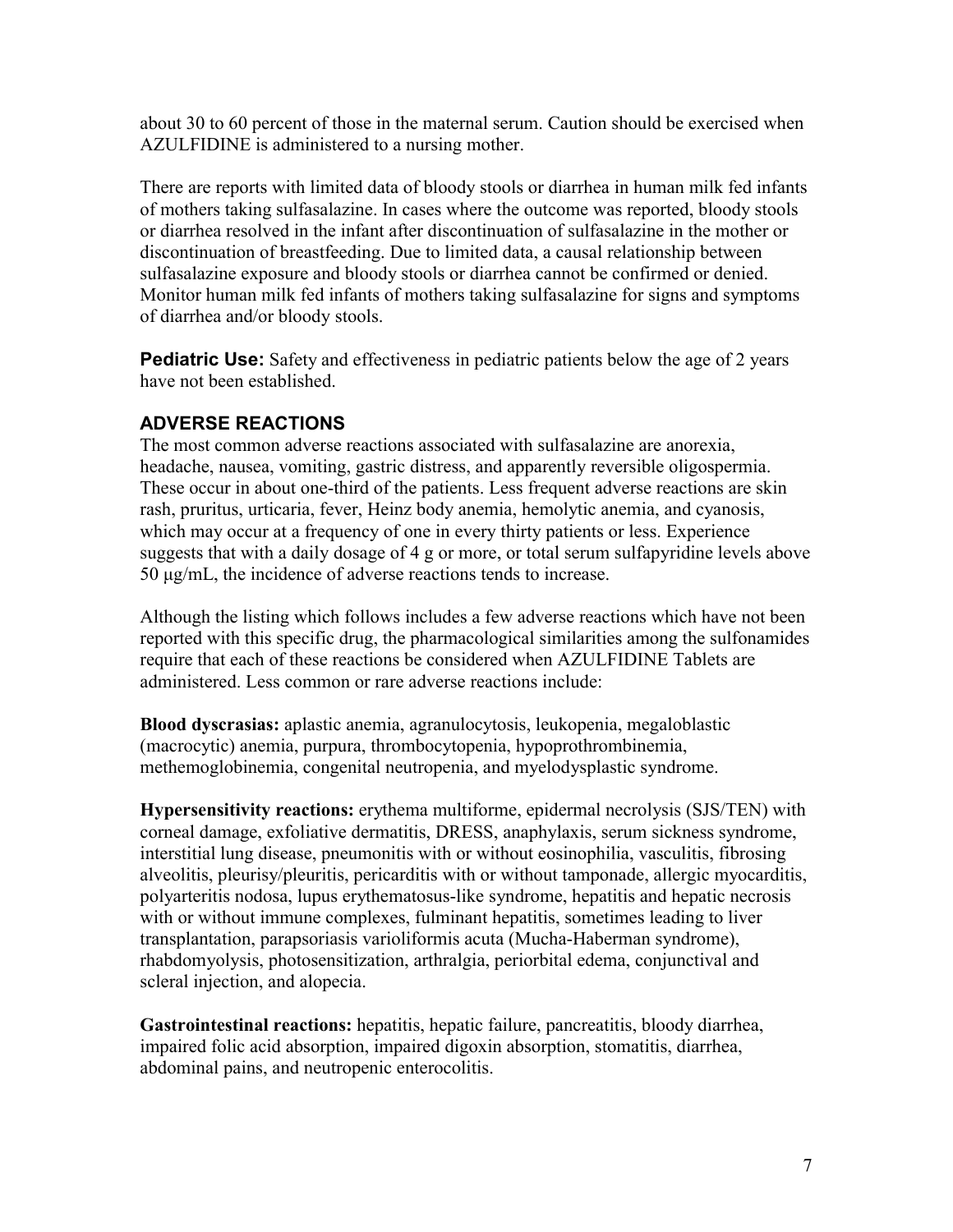**Central nervous system reactions:** transverse myelitis, convulsions, meningitis, transient lesions of the posterior spinal column, cauda equina syndrome, Guillian-Barre syndrome, peripheral neuropathy, mental depression, vertigo, hearing loss, insomnia, ataxia, hallucinations, tinnitus, and drowsiness.

**Renal reactions:** toxic nephrosis with oliguria and anuria, nephritis, nephrotic syndrome, urinary tract infections, hematuria, crystalluria, proteinuria, and hemolytic-uremic syndrome.

**Other reactions:** urine discoloration and skin discoloration.

The sulfonamides bear certain chemical similarities to some goitrogens, diuretics (acetazolamide and the thiazides), and oral hypoglycemic agents. Goiter production, diuresis and hypoglycemia have occurred rarely in patients receiving sulfonamides. Cross-sensitivity may exist with these agents. Rats appear to be especially susceptible to the goitrogenic effects of sulfonamides and long-term administration has produced thyroid malignancies in this species.

### **Postmarketing Reports**

The following events have been identified during post-approval use of products which contain (or are metabolized to) mesalamine in clinical practice. Because they are reported voluntarily from a population of unknown size, estimates of frequency cannot be made. These events have been chosen for inclusion due to a combination of seriousness, frequency of reporting, or potential causal connection to mesalamine:

**Blood dyscrasias:** pseudomononucleosis

### **Cardiac disorders:** myocarditis

**Hepatobiliary disorders:** reports of hepatotoxicity, including elevated liver function tests (SGOT/AST, SGPT/ALT, GGT, LDH, alkaline phosphatase, bilirubin), jaundice, cholestatic jaundice, cirrhosis, hepatitis cholestatic, cholestasis and possible hepatocellular damage including liver necrosis and liver failure. Some of these cases were fatal. One case of Kawasaki-like syndrome, which included hepatic function changes, was also reported.

**Immune system disorders:** anaphylaxis

**Metabolism and nutrition system disorders:** folate deficiency

**Renal and urinary disorders:** nephrolithiasis

**Respiratory, thoracic and mediastinal disorders:** oropharyngeal pain

**Skin and subcutaneous tissue disorders:** angioedema, purpura, SJS/TEN, DRESS, and AGEP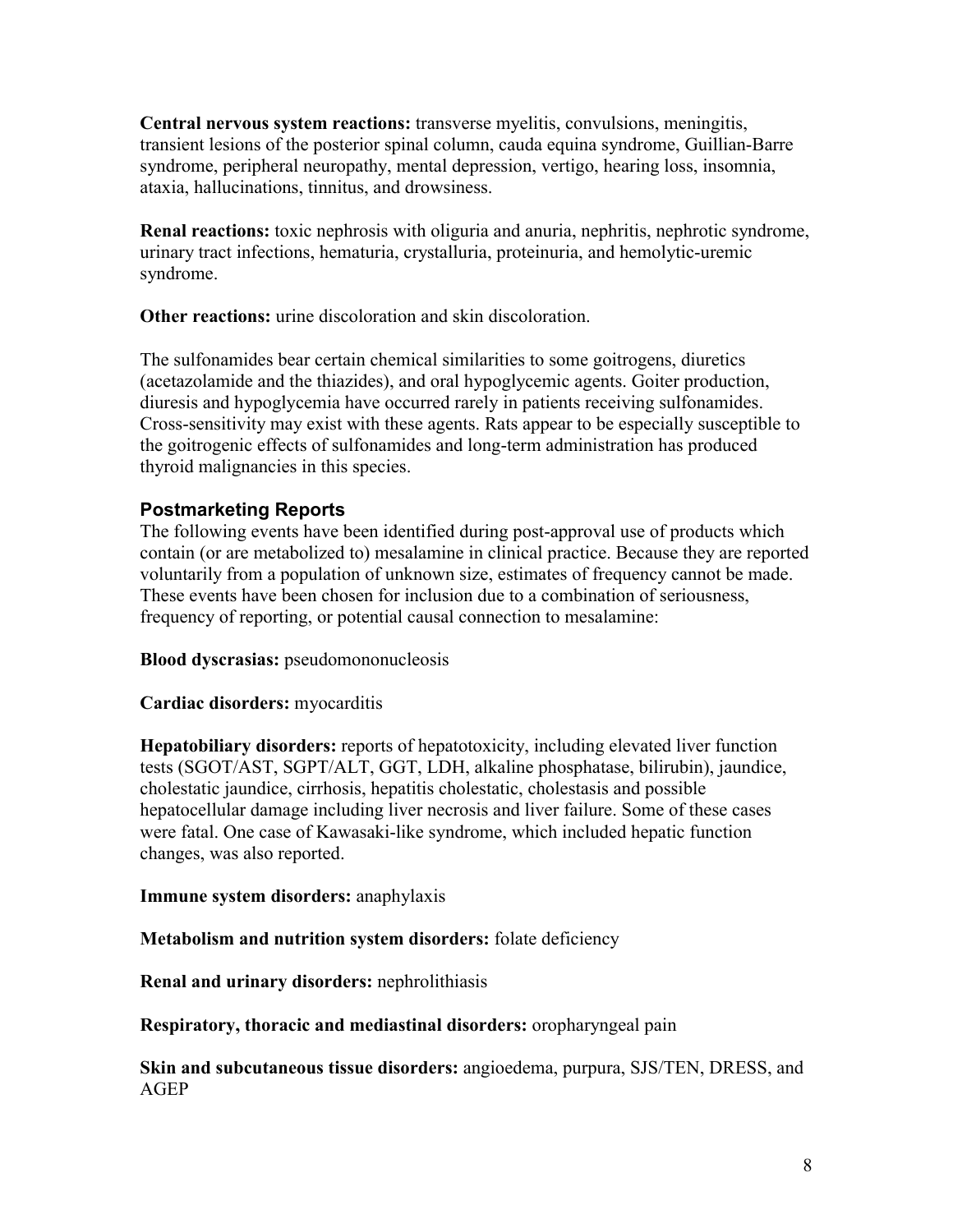**Vascular disorders:** pallor

### **DRUG ABUSE AND DEPENDENCE**

None reported.

## **OVERDOSAGE**

There is evidence that the incidence and severity of toxicity following overdosage are directly related to the total serum sulfapyridine concentration. Symptoms of overdosage may include nausea, vomiting, gastric distress, and abdominal pains. In more advanced cases, central nervous system symptoms such as drowsiness, convulsions, etc., may be observed. Serum sulfapyridine concentrations may be used to monitor the progress of recovery from overdosage.

There are no documented reports of deaths due to ingestion of large single doses of sulfasalazine. Doses of Azulfidine tablets of 16 g per day have been given to patients without mortality. A single oral dose of 12 g/kg was not lethal to mice.

**Instructions for Overdosage:** Gastric lavage or emesis plus catharsis as indicated. Alkalinize urine. If kidney function is normal, force fluids. If anuria is present, restrict fluids and salt, and treat appropriately. Catheterization of the ureters may be indicated for complete renal blockage by crystals. The low molecular weight of sulfasalazine and its metabolites may facilitate their removal by dialysis.

## **DOSAGE AND ADMINISTRATION**

The dosage of AZULFIDINE Tablets should be adjusted to each individual's response and tolerance.

### **Initial Therapy:**

Adults: 3 to 4 g daily in evenly divided doses with dosage intervals not exceeding eight hours. In some cases, it is advisable to initiate therapy with a smaller dosage, e.g., 1 to 2 g daily, to reduce possible gastrointestinal intolerance. If daily doses exceeding 4 g are required to achieve desired effects, the increased risk of toxicity should be kept in mind.

Children, six years of age and older: 40 to 60 mg/kg body weight in each 24-hour period, divided into 3 to 6 doses.

### **Maintenance Therapy:**

Adults: 2 g daily.

Children, six years of age and older: 30 mg/kg body weight in each 24-hour period, divided into 4 doses.

The response of acute ulcerative colitis to AZULFIDINE Tablets can be evaluated by clinical criteria, including the presence of fever, weight changes, and degree and frequency of diarrhea and bleeding, as well as by sigmoidoscopy and the evaluation of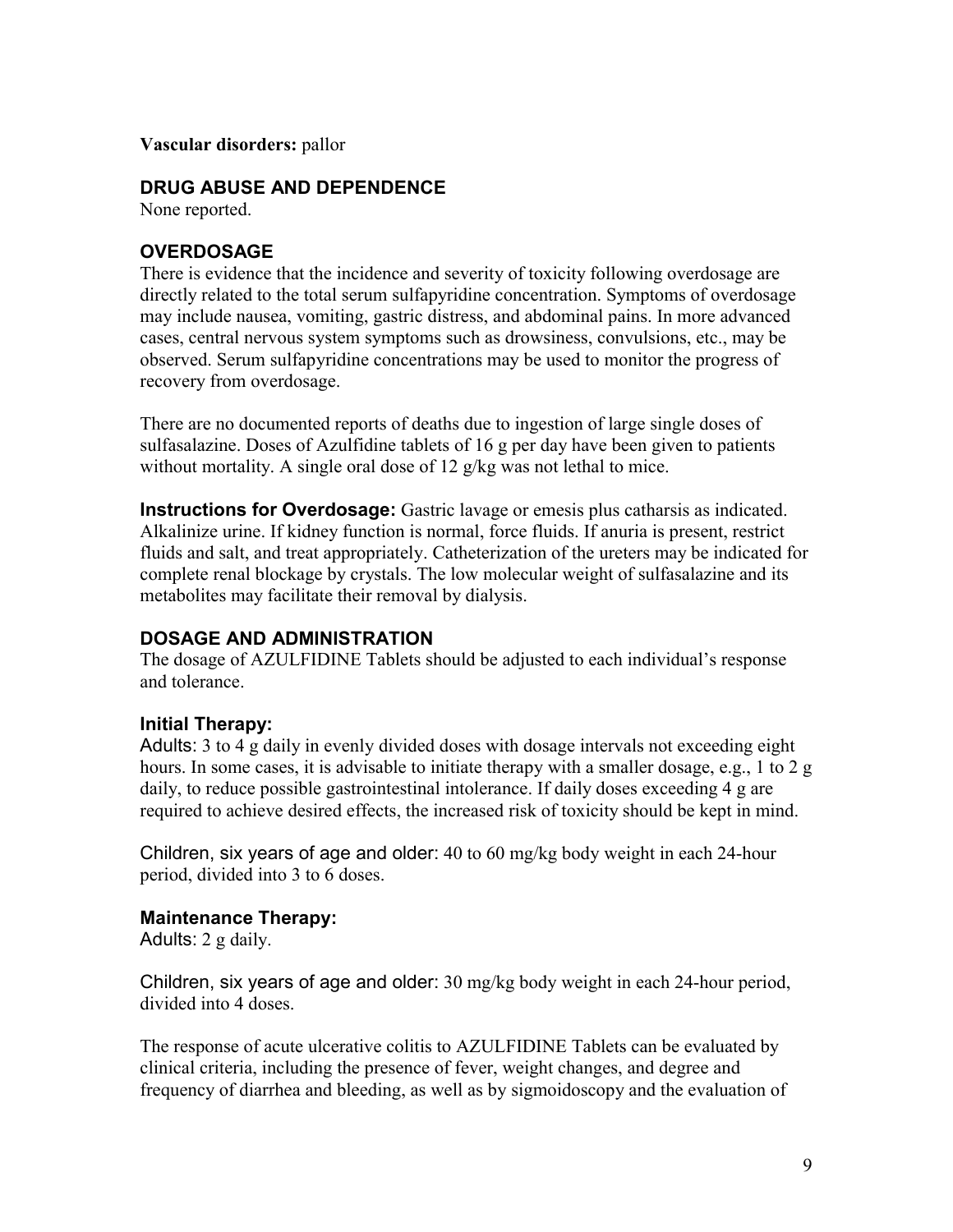biopsy samples. It is often necessary to continue medication even when clinical symptoms, including diarrhea, have been controlled. When endoscopic examination confirms satisfactory improvement, the dosage of AZULFIDINE should be reduced to a maintenance level. If diarrhea recurs, the dosage should be increased to previously effective levels. If symptoms of gastric intolerance (anorexia, nausea, vomiting, etc.) occur after the first few doses of AZULFIDINE, they are probably due to increased serum levels of total sulfapyridine and may be alleviated by halving the daily dose of AZULFIDINE and subsequently increasing it gradually over several days. If gastric intolerance continues, the drug should be stopped for 5 to 7 days, then reintroduced at a lower daily dose.

Some patients may be sensitive to treatment with sulfasalazine. Various desensitizationlike regimens have been reported to be effective in 34 of 53 patients,  $47$  of 8 patients,  $5$ and 19 of 20 patients.<sup>6</sup> These regimens suggest starting with a total daily dose of 50 to 250 mg sulfasalazine initially, and doubling it every 4 to 7 days until the desired therapeutic level is achieved. If the symptoms of sensitivity recur, AZULFIDINE should be discontinued. Desensitization should not be attempted in patients who have a history of agranulocytosis, or who have experienced an anaphylactoid reaction while previously receiving sulfasalazine.

## **HOW SUPPLIED**

AZULFIDINE Tablets, 500 mg, are round, gold-colored, scored tablets, monogrammed "101" on one side and "KPh" on the other. They are available in the following package sizes:

| Bottle of 100 (with carton) | NDC 0013-0101-10 |
|-----------------------------|------------------|
| Bottle of 100               | NDC 0013-0101-01 |
| Bottle of 300 (with carton) | NDC 0013-0101-30 |
| Bottle of 300               | NDC 0013-0101-20 |

Store at 25 $\degree$  C (77 $\degree$  F); excursions permitted to 15–30 $\degree$  C (59–86 $\degree$  F) [see USP Controlled Room Temperature].

Sulfasalazine is also available as AZULFIDINE EN-tabs® brand of sulfasalazine delayed release tablets, USP, 500 mg, in the following package sizes:

| Bottle of 100 (with carton) | NDC 0013-0102-50 |
|-----------------------------|------------------|
| Bottle of 100               | NDC 0013-0102-01 |
| Bottle of 300 (with carton) | NDC 0013-0102-60 |
| Bottle of 300               | NDC 0013-0102-20 |